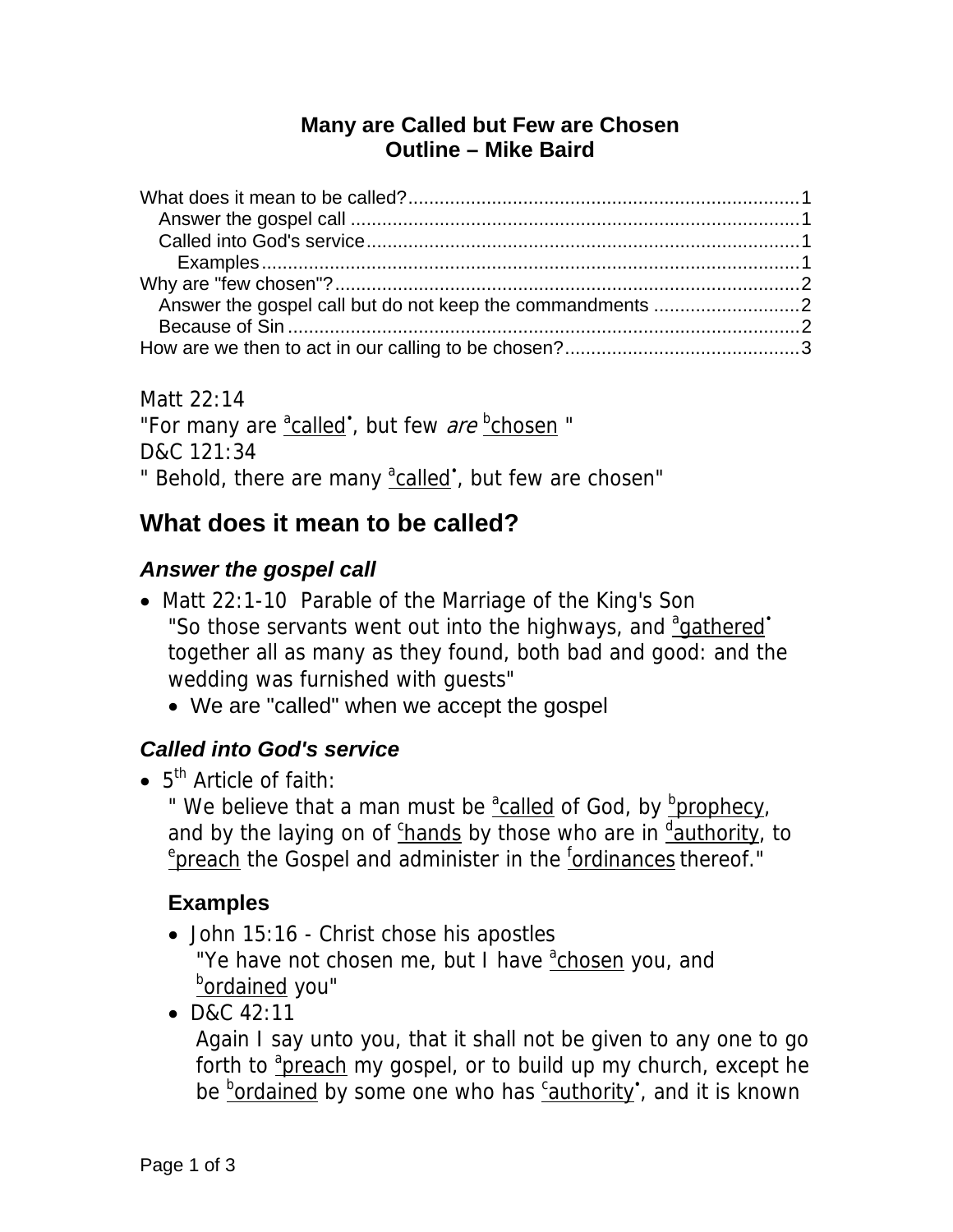to the church that he has authority and has been regularly ordained by the heads of the church.

#### *Called to service by receiving the Priesthood*

• James E Faust

" We are called when hands are laid upon our heads and we are given the priesthood…" (Called and Chosen, Priesthood session General Conference Oct 2005)

## **Why are "few chosen"?**

#### *Answer the gospel call but do not keep the commandments*

• Matt 22:1-14 Parable of the Marriage of the King's Son "And when the king came in to see the guests, he saw there a man which had not on a wedding and annent

 And he saith unto him, Friend, how camest thou in hither not having a wedding garment? And he was speechless.

Then said the king to the servants, Bind him hand and foot, and take him away, and cast *him* into <sup>a</sup>outer' darkness; there shall be weeping and gnashing of teeth.

For many are  $\frac{a_{\text{called}}}{b}$ , but few are  $\frac{b_{\text{chosen}}}{c}$ .

• Bruce R McConkie

"He had accepted the invitation (the gospel); joined with the true worshipers (come into the true Church); but had not put on the robes of righteousness (that is, had not worked out his salvation after baptism).

Many are called to the marriage supper of the Lamb, to the Church and kingdom of God on earth, but few are chosen for salvation in the kingdom of God in heaven, because they do not keep the commandments." (Doctrinal New Testament Commentary, vol.1: 599)

#### *Because of Sin*

- D&C  $121:34 40$
- James E Faust

" We are called when hands are laid upon our heads and we are given the priesthood, but we are not chosen until we have demonstrated to God our righteousness, our faithfulness, and our commitment." (Called and Chosen, Priesthood session General Conference Oct 2005)